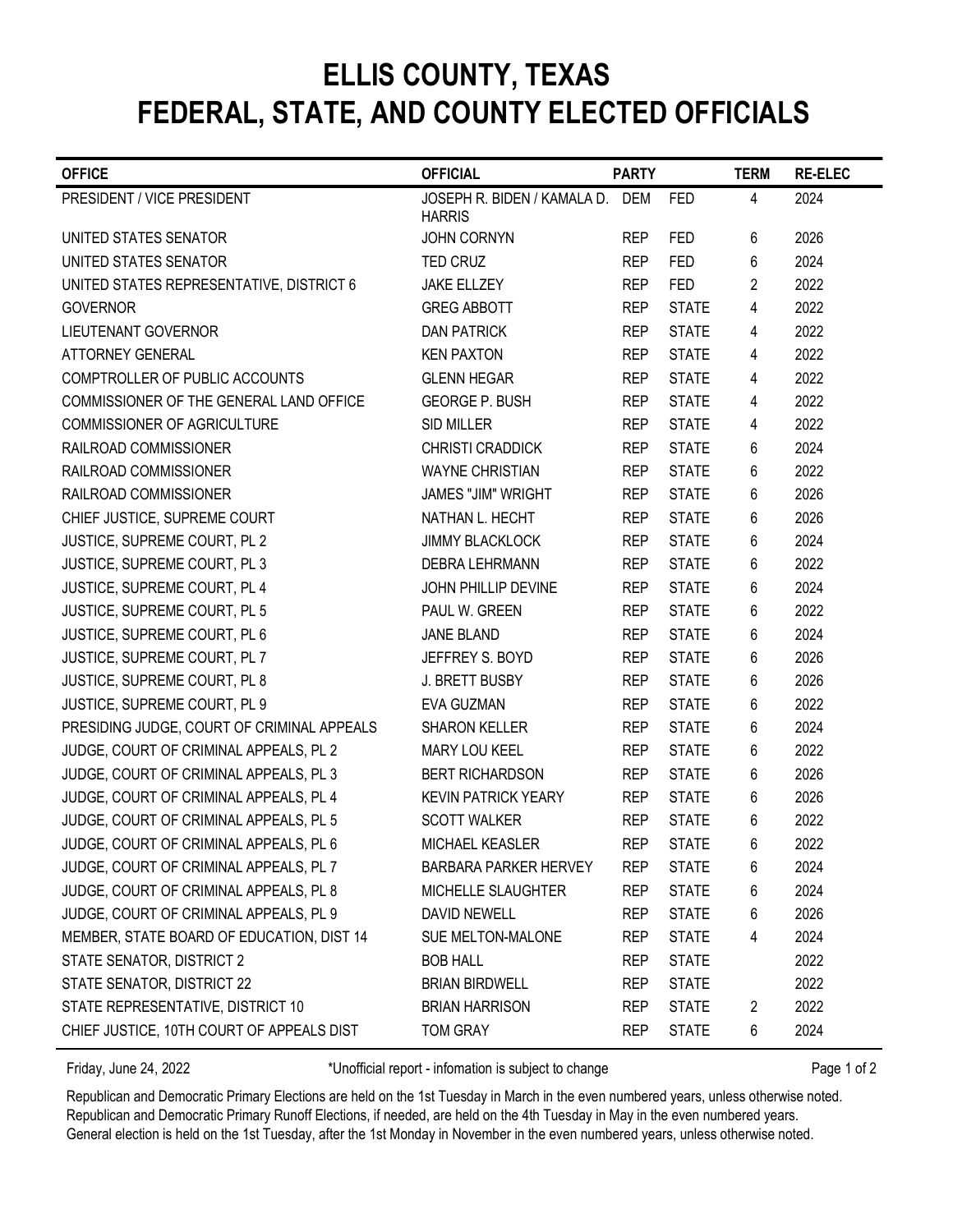# FEDERAL, STATE, AND COUNTY ELECTED OFFICIALS ELLIS COUNTY, TEXAS

| <b>OFFICE</b>                                    | <b>OFFICIAL</b>           | <b>PARTY</b> |               | <b>TERM</b>    | <b>RE-ELEC</b> |
|--------------------------------------------------|---------------------------|--------------|---------------|----------------|----------------|
| JUSTICE, 10TH COURT OF APPEALS DIST, PL 2        | <b>MATT JOHNSON</b>       | <b>REP</b>   | <b>STATE</b>  | 6              | 2026           |
| JUSTICE, 10TH COURT OF APPEALS DIST, PL 3        | JOHN E. NEILL             | <b>REP</b>   | <b>STATE</b>  | 6              | 2022           |
| DISTRICT JUDGE, 40TH JUDICIAL DISTRICT           | <b>BOB CARROLL</b>        | <b>REP</b>   | <b>STATE</b>  | 4              | 2022           |
| DISTRICT JUDGE, 378th JUDICIAL DISTRICT          | WILLIAM (DOUG) WALLACE    | <b>REP</b>   | <b>STATE</b>  | 4              | 2024           |
| DISTRICT JUDGE, 443rd JUDICIAL DISTRICT          | <b>CINDY ERMATINGER</b>   | <b>REP</b>   | <b>STATE</b>  | 4              | 2024           |
| <b>COUNTY JUDGE</b>                              | <b>TODD LITTLE</b>        | <b>REP</b>   | <b>COUNTY</b> | 4              | 2022           |
| JUDGE, COUNTY COURT AT LAW NO. 1                 | <b>JAMES CHAPMAN</b>      | <b>REP</b>   | <b>COUNTY</b> | $\overline{4}$ | 2022           |
| JUDGE, COUNTY COURT AT LAW NO. 2                 | A. GENE CALVERT JR        | <b>REP</b>   | <b>COUNTY</b> | $\overline{4}$ | 2022           |
| JUDGE, COUNTY COURT AT LAW NO. 3                 | JOSEPH R. GALLO           | <b>REP</b>   | <b>COUNTY</b> | $\overline{4}$ | 2024           |
| <b>COUNTY ATTORNEY</b>                           | ANN MONTGOMERY            | <b>REP</b>   | <b>COUNTY</b> | $\overline{4}$ | 2024           |
| <b>DISTRICT CLERK</b>                            | <b>MELANIE REED</b>       | <b>REP</b>   | <b>COUNTY</b> | 4              | 2022           |
| <b>COUNTY CLERK</b>                              | <b>KRYSTAL VALDEZ</b>     | <b>REP</b>   | <b>COUNTY</b> | 4              | 2022           |
| <b>SHERIFF</b>                                   | <b>BRAD NORMAN</b>        | <b>REP</b>   | <b>COUNTY</b> | 4              | 2024           |
| COUNTY TAX ASSESSOR-COLLECTOR, Unexpired Term    | RICHARD ROZIER, Appointed | <b>REP</b>   | <b>COUNTY</b> | $\overline{4}$ | 2022           |
| <b>COUNTY TREASURER</b>                          | CHERYL CHAMBERS           | <b>REP</b>   | <b>COUNTY</b> | 4              | 2022           |
| COUNTY COMMISSIONER, PRECINCT NO. 1              | <b>RANDY STINSON</b>      | <b>REP</b>   | <b>COUNTY</b> | $\overline{4}$ | 2024           |
| COUNTY COMMISSIONER, PRECINCT NO. 2              | <b>LANE GRAYSON</b>       | <b>REP</b>   | <b>COUNTY</b> | $\overline{4}$ | 2022           |
| COUNTY COMMISSIONER, PRECINCT NO. 3              | PAUL PERRY                | <b>REP</b>   | <b>COUNTY</b> | $\overline{4}$ | 2024           |
| COUNTY COMMISSIONER, PRECINCT NO. 4              | <b>KYLE BUTLER</b>        | <b>REP</b>   | <b>COUNTY</b> | $\overline{4}$ | 2022           |
| JUSTICE OF THE PEACE, PCT NO. 1                  | <b>CHRIS MACON</b>        | <b>REP</b>   | <b>COUNTY</b> | $\overline{4}$ | 2022           |
| JUSTICE OF THE PEACE, PCT NO. 2                  | JACKIE MILLER, JR.        | <b>REP</b>   | <b>COUNTY</b> | $\overline{4}$ | 2022           |
| JUSTICE OF THE PEACE, PCT NO. 3                  | DAN D. COX                | <b>REP</b>   | <b>COUNTY</b> | $\overline{4}$ | 2022           |
| JUSTICE OF THE PEACE, PCT NO. 4                  | <b>STEVE EGAN</b>         | <b>REP</b>   | <b>COUNTY</b> | $\overline{4}$ | 2022           |
| CONSTABLE, PRECINCT NO. 1                        | ROY CALLENDER             | <b>REP</b>   | <b>COUNTY</b> | $\overline{4}$ | 2024           |
| CONSTABLE, PRECINCT NO. 2, Unexpired Term        | CASEY BORDERS, Appointed  | <b>REP</b>   | <b>COUNTY</b> | $\overline{4}$ | 2022           |
| CONSTABLE, PRECINCT NO. 3                        | <b>CURTIS POLK JR</b>     | <b>DEM</b>   | <b>COUNTY</b> | $\overline{4}$ | 2024           |
| CONSTABLE, PRECINCT NO. 4                        | <b>MIKE JONES</b>         | <b>REP</b>   | <b>COUNTY</b> | 4              | 2024           |
| REPUBLICAN COUNTY CHAIR - Primary Election Only  | <b>RANDY BELLOMY</b>      | <b>REP</b>   | <b>PARTY</b>  | 2              | 2024           |
| DEMOCRAT COUNTY CHAIR - Primary Election Only    | <b>KELLY H BLACKBURN</b>  | <b>DEM</b>   | <b>PARTY</b>  | 2              | 2024           |
| REPUBLICAN PRECINCT CHAIRS - Primary Runoff Only | PARTY HAS LISTING         | <b>REP</b>   | <b>PARTY</b>  | $\overline{2}$ | 2024           |
| DEMOCRAT PRECINCT CHAIRS - Primary Runoff Only   | PARTY HAS LISTING         | <b>DEM</b>   | <b>PARTY</b>  | 2              | 2024           |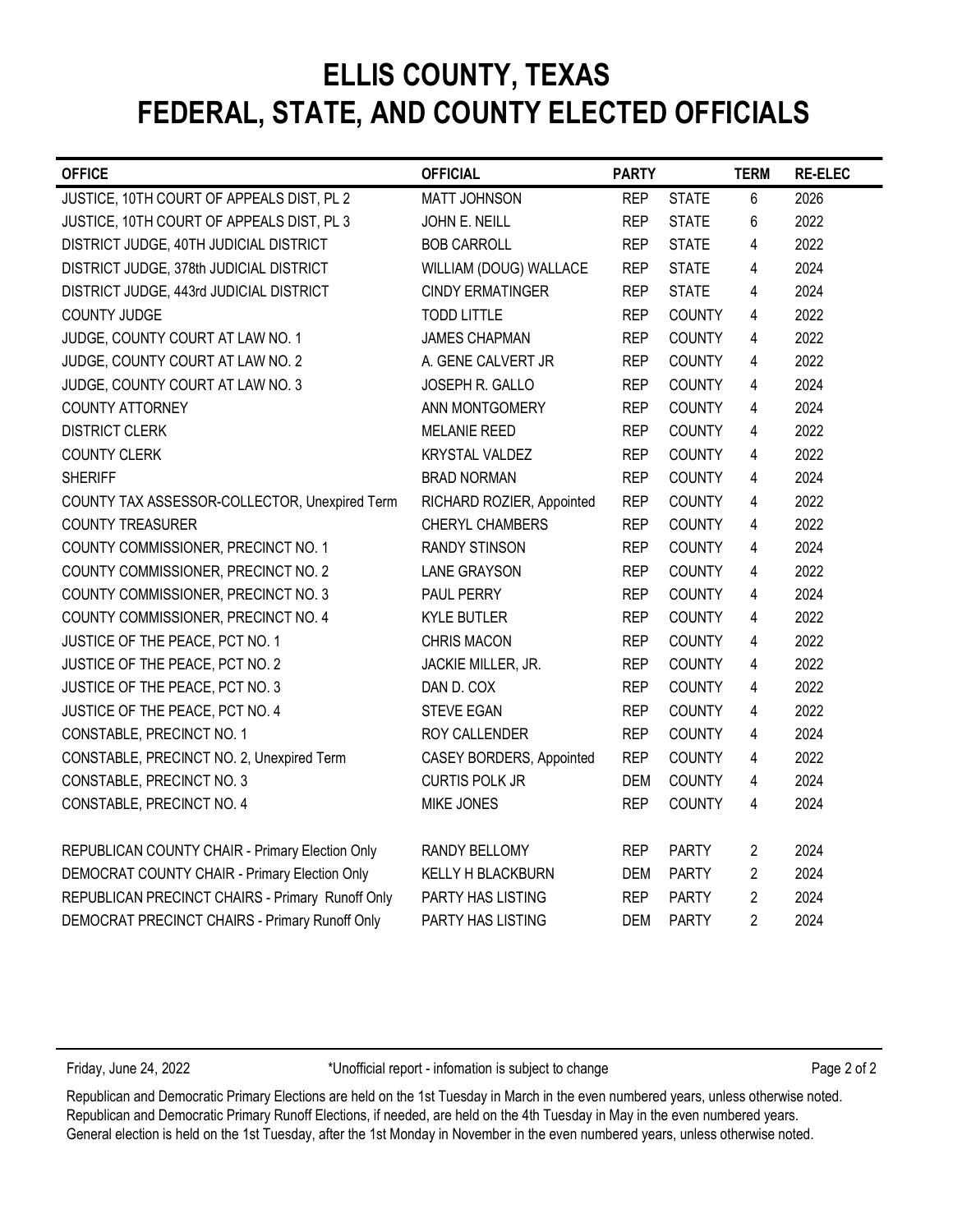| <b>ENTITY - OFFICE</b>                               | <b>OFFICIAL</b>                     | <b>TERM</b> | <b>RE-ELEC</b> |
|------------------------------------------------------|-------------------------------------|-------------|----------------|
| ALMA - MAYOR At-Large Vote for 1                     | <b>GINGER GONZALES</b>              | 2 YR        | 2023           |
| ALMA - COUNCIL MEMBER At-Large Vote for 2            | <b>DAVE PRACHYL</b>                 | 2 YR        | 2023           |
| ALMA - COUNCIL MEMBER, Unex Term At-Large Vote for 2 | <b>WAYNE MARUSAK</b>                | 2 YR        | 2023           |
| ALMA - COUNCIL MEMBER At-Large Vote for 3            | <b>KYLE WILSON</b>                  | 2 YR        | 2024           |
| ALMA - COUNCIL MEMBER At-Large Vote for 3            | <b>JASON GRIFFIN</b>                | 2 YR        | 2024           |
| ALMA - COUNCIL MEMBER At-Large Vote for 3            | <b>ALAN BRASWELL</b>                | 2 YR        | 2024           |
| BARDWELL - MAYOR At-Large Vote for 1                 | JODIE ODLOZIL                       | 2 YR        | 2023           |
| BARDWELL - COUNCIL MEMBER At-Large Vote for 2        | <b>SUSAN DIONNE SAUERS</b>          | 2 YR        | 2023           |
| BARDWELL - COUNCIL MEMBER At-Large Vote for 2        | <b>DOLORES LUKSA</b>                | 2 YR        | 2023           |
| CEDAR HILL - MAYOR At-Large Vote for 1               | <b>STEPHEN MASON</b>                | 3 YR        | 2025           |
| CEDAR HILL - PLACE 1 At-Large Vote for 1             | SHIRLEY DANIELS                     | 3 YR        | 2024           |
| CEDAR HILL - PLACE 2 At-Large Vote for 1             | DANIEL C. HAYDIN, JR.               | 3 YR        | 2023           |
| CEDAR HILL - PLACE 3 At-Large Vote for 1             | <b>ALAN E SIMS</b>                  | 3 YR        | 2025           |
| CEDAR HILL - PLACE 4 At-Large Vote for 1             | CHAD A MCCURDY                      | 3 YR        | 2024           |
| CEDAR HILL - PLACE 5 At-Large Vote for 1             | <b>GREGORY GLOVER</b>               | 3 YR        | 2025           |
| CEDAR HILL - PLACE 6 At-Large Vote for 1             | <b>CLIFFORD SHAW</b>                | 3 YR        | 2023           |
| ENNIS - MAYOR At-Large Vote for 1                    | ANGELINE JUENEMANN                  | 3 YR        | 2024           |
| ENNIS - COMMISSIONER WARD 1 Vote for 1               | <b>ROWDY PRUITT</b>                 | 3 YR        | 2024           |
| ENNIS - COMMISSIONER WARD 2 Vote for 1               | <b>BRUCE JONES</b>                  | 3 YR        | 2023           |
| ENNIS - COMMISSIONER WARD 3 Vote for 1               | KAMERON K RABURN                    | 3 YR        | 2025           |
| ENNIS - COMMISSIONER WARD 4 Vote for 1               | SHIRLEY WATSON                      | 3 YR        | 2023           |
| ENNIS - COMMISSIONER WARD 5 Vote for 1               | <b>BILL HONZA</b>                   | 3 YR        | 2025           |
| ENNIS - COMMISSIONER WARD 6 At-Large Vote for 1      | JAKE HOLLAND                        | 3 YR        | 2023           |
| FERRIS - MAYOR At-Large Vote for 1                   | FRED C. PONTLEY                     | 2 YR        | 2024           |
| FERRIS - PLACE 1 ALDERMAN At-Large Vote for 1        | <b>CLAYTON HUNTER</b>               | 2 YR        | 2024           |
| FERRIS - PLACE 2 ALDERMAN At-Large Vote for 1        | NORMAN MICHAEL<br><b>HECKATHORN</b> | 2 YR        | 2023           |
| FERRIS - PLACE 3 ALDERMAN At-Large Vote for 1        | <b>TOMMY SCOTT</b>                  | 2 YR        | 2023           |
| FERRIS - PLACE 4 ALDERMAN At-Large Vote for 1        | <b>JAY WALSH</b>                    | 2 YR        | 2024           |
| FERRIS - PLACE 5 ALDERMAN At-Large Vote for 1        | NORRIS ELVERTON                     | 2 YR        | 2023           |
| GARRETT - MAYOR At-Large Vote for 1                  | <b>MATT NEWSOM</b>                  | 2 YR        | 2023           |
| GARRETT - PLACE 1 At-Large Vote for 1                | SHERI PAYNE                         | 2 YR        | 2023           |
| GARRETT - PLACE 2 At-Large Vote for 1                | JENNIFER NUNNERY                    | 2 YR        | 2023           |
| GARRETT - PLACE 3 At-Large Vote for 1                | JOSIE HOLDRIDGE                     | 2 YR        | 2024           |
| GARRETT - PLACE 4 At-Large Vote for 1                | <b>ANTHONY BRYANT</b>               | 2 YR        | 2024           |
| GARRETT - PLACE 5 At-Large Vote for 1                | DAN CEPAK                           | 2 YR        | 2024           |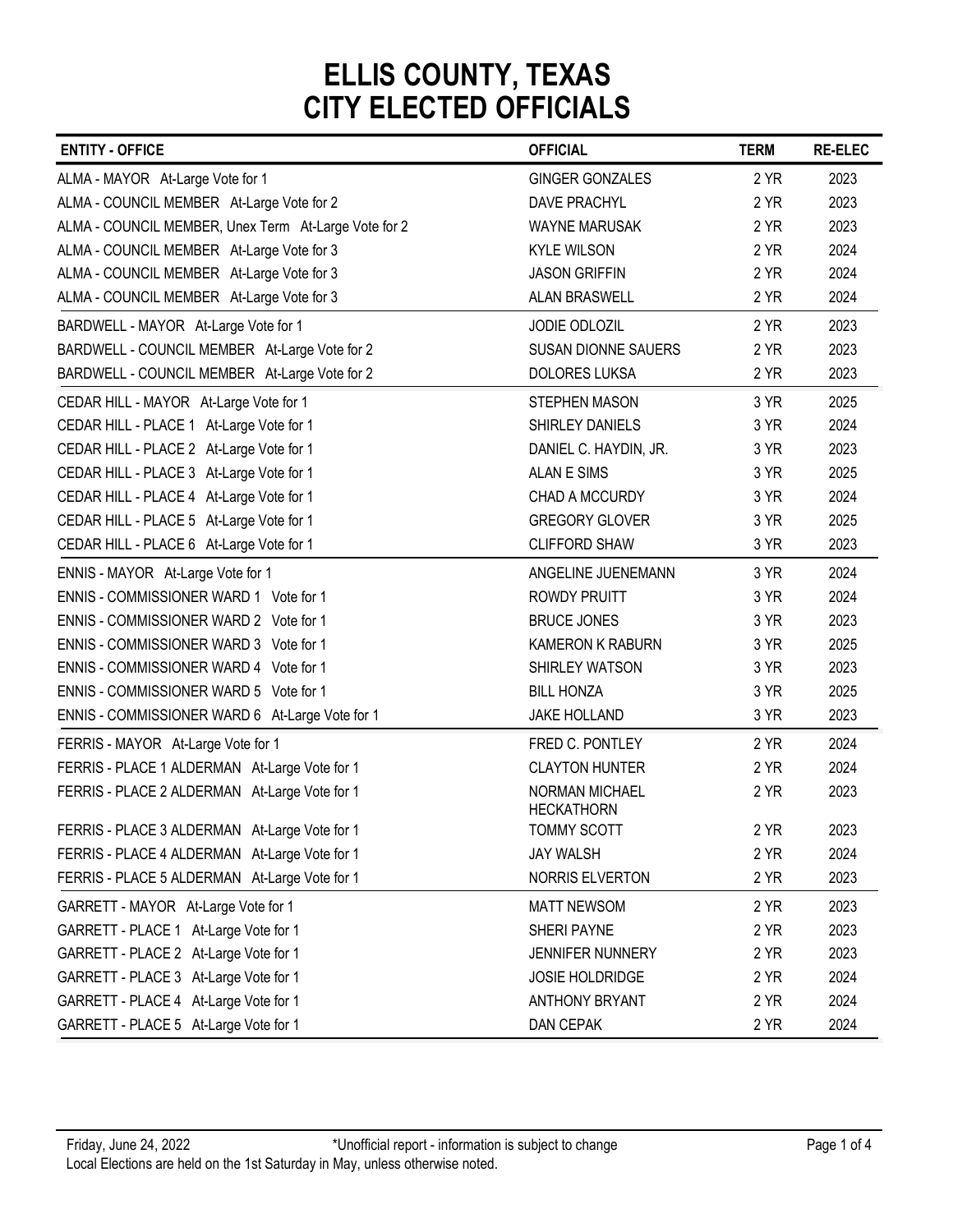| <b>ENTITY - OFFICE</b>                                                                     | <b>OFFICIAL</b>         | <b>TERM</b> | <b>RE-ELEC</b> |
|--------------------------------------------------------------------------------------------|-------------------------|-------------|----------------|
|                                                                                            | <b>HARRY A. GARRETT</b> | 3 YR        | Nov. 2022      |
| GLENN HEIGHTS - MAYOR At-Large Vote for 1                                                  | SONJA A. BROWN          | 3 YR        | Nov. 2024      |
| GLENN HEIGHTS - PLACE 1 At-Large Vote for 1<br>GLENN HEIGHTS - PLACE 2 At-Large Vote for 1 | <b>EMMA IPAYE</b>       | 3 YR        | Nov. 2022      |
| GLENN HEIGHTS - PLACE 3 At-Large Vote for 1                                                | <b>TRAVIS BRUTON</b>    | 3 YR        | Nov. 2024      |
| GLENN HEIGHTS - PLACE 4 At-Large Vote for 1                                                | ALISHA M. BROWN         | 3 YR        | Nov. 2022      |
| GLENN HEIGHTS - PLACE 5 At-Large Vote for 1                                                | SHAUNTE L. ALLEN        | 3 YR        | Nov. 2024      |
| GLENN HEIGHTS - PLACE 6 At-Large Vote for 1                                                | MACHANTA E. NEWSON      | 3 YR        | Nov. 2022      |
| GRAND PRAIRIE - MAYOR At-Large Vote for 1                                                  | <b>RON JENSEN</b>       | 3 YR        | 2025           |
| GRAND PRAIRIE - DISTRICT 6 Vote for 1                                                      | KURT G. JOHNSON         | 3 YR        | 2024           |
| GRAND PRAIRIE - PLACE 7 At-Large Vote for 1                                                | JEFF COPELAND           | 3 YR        | 2023           |
| GRAND PRAIRIE - PLACE 8 At-Large Vote for 1                                                | STEVE "JUNIOR" EZEONU   | 3 YR        | 2024           |
| ITALY - MAYOR At-Large Vote for 1                                                          | <b>BRYANT COCKRAN</b>   | 2 YR        | 2023           |
| ITALY - COUNCIL MEMBER At-Large Vote for 3                                                 | ROBERT C. HODGE JR.     | 2 YR        | 2024           |
| ITALY - COUNCIL MEMBER At-Large Vote for 2                                                 | RAYMOND L. MOSLEY       | 2 YR        | 2023           |
| ITALY - COUNCIL MEMBER At-Large Vote for 3                                                 | LUIN MCCONNELL          | 2 YR        | 2024           |
| ITALY - COUNCIL MEMBER At-Large Vote for 2                                                 | <b>BROOKE BOYD</b>      | 2 YR        | 2023           |
| ITALY - COUNCIL MEMBER At-Large Vote for 3                                                 | <b>WILLIAM PANTHER</b>  | 2 YR        | 2024           |
| MANSFIELD - MAYOR, PLACE 1 At-Large Vote for 1                                             | <b>MICHAEL EVANS</b>    | 3 YR        | 2025           |
| MANSFIELD - PLACE 2 At-Large Vote for 1                                                    | TAMERA J. BOUNDS        | 3 YR        | 2025           |
| MANSFIELD - PLACE 3 At-Large Vote for 1                                                    | MIKE LEYMAN             | 3 YR        | 2024           |
| MANSFIELD - PLACE 4 At-Large Vote for 1                                                    | <b>CASEY LEWIS</b>      | 3 YR        | 2024           |
| MANSFIELD - PLACE 5 At-Large Vote for 1                                                    | <b>JULIE SHORT</b>      | 3 YR        | 2024           |
| MANSFIELD - PLACE 6 At-Large Vote for 1                                                    | TODD TONORE             | 3 YR        | 2023           |
| MANSFIELD - PLACE 7 At-Large Vote for 1                                                    | <b>LARRY BROSEH</b>     | 3 YR        | 2023           |
| MAYPEARL - MAYOR At-Large Vote for 1                                                       | JOY LANDRY              | 2 YR        | 2023           |
| MAYPEARL - COUNCIL MEMBER At-Large Vote for 2                                              | ROBERT LAAKE            | 2 YR        | 2024           |
| MAYPEARL - COUNCIL MEMBER At-Large Vote for 2                                              | <b>MARK PARTIN</b>      | 2 YR        | 2024           |
| MAYPEARL - COUNCIL MEMBER At-Large Vote for 3                                              | <b>BRIAN LONIDIER</b>   | 2 YR        | 2023           |
| MAYPEARL - COUNCIL MEMBER At-Large Vote for 3                                              | CHRIS COPPINGER         | 2 YR        | 2023           |
| MAYPEARL - COUNCIL MEMBER At-Large Vote for 3                                              | <b>HEATHER BLAINE</b>   | 2 YR        | 2023           |
| MIDLOTHIAN - MAYOR At-Large Vote for 1                                                     | RICHARD RENO            | 3 YR        | 2023           |
| MIDLOTHIAN - PLACE 1 At-Large Vote for 1                                                   | <b>WAYNE SIBLEY</b>     | 3 YR        | 2023           |
| MIDLOTHIAN - PLACE 2 At-Large Vote for 1                                                   | <b>WALTER DARRACH</b>   | 3 YR        | 2023           |
| MIDLOTHIAN - PLACE 3 At-Large Vote for 1                                                   | ANNA HAMMONDS           | 3 YR        | 2025           |
| MIDLOTHIAN - PLACE 4 At-Large Vote for 1                                                   | <b>CLARK WICKLIFFE</b>  | 3 YR        | 2025           |
| MIDLOTHIAN - PLACE 5 At-Large Vote for 1                                                   | JUSTIN COFFMAN          | 3 YR        | 2024           |
| MIDLOTHIAN - PLACE 6 At-Large Vote for 1                                                   | <b>HUD HARTSON</b>      | 3 YR        | 2024           |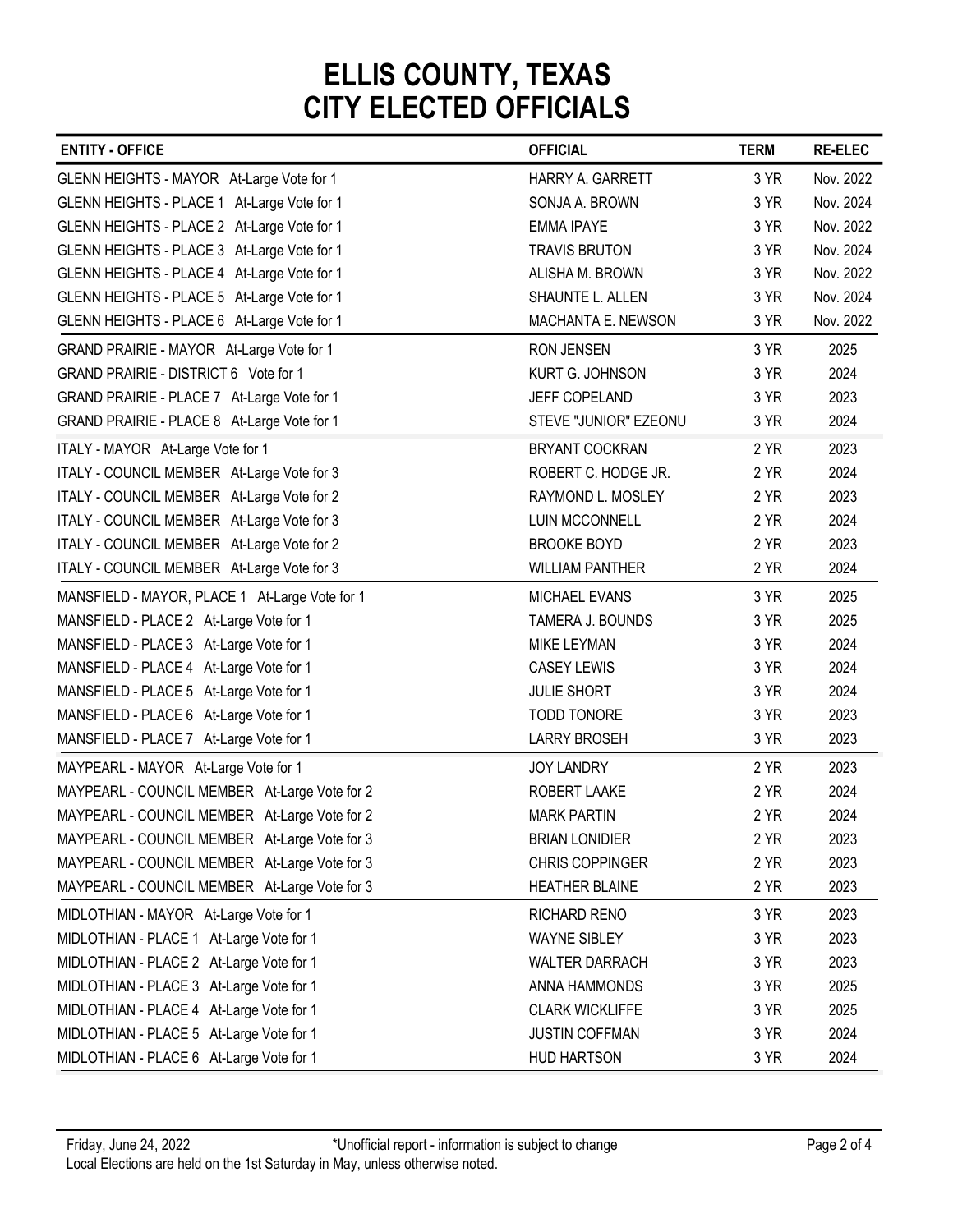| <b>ENTITY - OFFICE</b>                                                               | <b>OFFICIAL</b>                               | <b>TERM</b>  | <b>RE-ELEC</b> |
|--------------------------------------------------------------------------------------|-----------------------------------------------|--------------|----------------|
| MILFORD - MAYOR At-Large Vote for 1                                                  | <b>BRUCE PERRYMAN</b>                         | 2 YR         | 2024           |
| MILFORD - COUNCIL MEMBER At-Large Vote for 3                                         | <b>TY EVANS</b>                               | 2 YR         | 2024           |
| MILFORD - COUNCIL MEMBER At-Large Vote for 3                                         | <b>JUDY FINCH</b>                             | 2 YR         | 2024           |
| MILFORD - COUNCIL MEMBER At-Large Vote for 3                                         | <b>EARNESTINE BYRD</b>                        | 2 YR         | 2024           |
| MILFORD - COUNCIL MEMBER At-Large Vote for 2                                         | <b>CURTIS KALOI</b>                           | 2 YR         | 2023           |
| MILFORD - COUNCIL MEMBER At-Large Vote for 2                                         | <b>DOUG DAVIS</b>                             | 2 YR         | 2023           |
| OAK LEAF - MAYOR At-Large Vote for 1                                                 | TOM LEVERENTZ                                 | 2 YR         | 2024           |
| OAK LEAF - PLACE 1 At-Large Vote for 1                                               | <b>JAMES PIERCE</b>                           | 2 YR         | 2023           |
| OAK LEAF - PLACE 2 At-Large Vote for 1                                               | LACEY TODD (GODSBY)                           | 2 YR         | 2023           |
| OAK LEAF - PLACE 3 At-Large Vote for 1                                               | CHRISTINA S. ADAMS                            | 2 YR         | 2023           |
| OAK LEAF - PLACE 4 At-Large Vote for 1                                               | MICHELLE HILLERY                              | 2 YR         | 2024           |
| OAK LEAF - PLACE 5 At-Large Vote for 1                                               | CODY L. COCKERHAM                             | 2 YR         | 2024           |
| OVILLA - MAYOR At-Large Vote for 1                                                   | RICHARD DORMIER                               | 2 YR         | 2023           |
| OVILLA - PLACE 1 At-Large Vote for 1                                                 | KIMBERLY CASE                                 | 2 YR         | 2024           |
| OVILLA - PLACE 2 At-Large Vote for 1                                                 | <b>DEAN OBERG</b>                             | 2 YR         | 2023           |
| OVILLA - PLACE 3 At-Large Vote for 1                                                 | DAVID R. GRIFFIN                              | 2 YR         | 2024           |
| OVILLA - PLACE 4 At-Large Vote for 1                                                 | DOUG HUNT                                     | 2 YR         | 2023           |
| OVILLA - PLACE 5 At-Large Vote for 1                                                 | <b>BRAD PILAND</b>                            | 2 YR         | 2024           |
| PALMER - MAYOR At-Large Vote for 1                                                   | <b>KENNETH BATEMAN</b>                        | 2 YR         | 2023           |
| PALMER - COUNCIL MEMBER At-Large Vote for 2                                          | <b>HOLLY HAMILTON</b>                         | 2 YR         | 2023           |
| PALMER - COUNCIL MEMBER At-Large Vote for 2                                          | <b>LAURA MILLER</b>                           | 2 YR         | 2023           |
| PALMER - COUNCIL MEMBER At-Large Vote for 3                                          | JORGE SOTELO                                  | 2 YR         | 2024           |
| PALMER - COUNCIL MEMBER At-Large Vote for 3                                          | <b>JAMES SMITH</b>                            | 2 YR         | 2024           |
| PALMER - COUNCIL MEMBER At-Large Vote for 3                                          | DOUG YOUNG                                    | 2 YR         | 2024           |
| PECAN HILL - MAYOR At-Large Vote for 1                                               | DONALD M. SCHMERSE                            | 2 YR         | 2024           |
| PECAN HILL - PLACE 1 At-Large Vote for 1                                             | <b>GARY DEFORD</b>                            | 2 YR         | 2024           |
| PECAN HILL - PLACE 2 At-Large Vote for 1                                             | LOWELL DAN DEGROOT                            | 2 YR         | 2024           |
| PECAN HILL - PLACE 3 At-Large Vote for 1                                             | <b>RICHARD PARKER</b><br><b>MELVIN HALL</b>   | 2 YR<br>2 YR | 2023<br>2023   |
| PECAN HILL - PLACE 4 At-Large Vote for 1<br>PECAN HILL - PLACE 5 At-Large Vote for 1 | ELLEN HARDIN                                  | 2 YR         | 2023           |
|                                                                                      |                                               |              |                |
| RED OAK - MAYOR At-Large Vote for 1                                                  | <b>MARK L STANFILL</b>                        | 3 YR         | 2024           |
| RED OAK - PLACE 1 At-Large Vote for 1<br>RED OAK - PLACE 2 At-Large Vote for 1       | WILLIE G. FRANKLIN, JR.<br><b>BEN GOODWYN</b> | 3 YR<br>3 YR | 2024<br>2025   |
| RED OAK - PLACE 3 At-Large Vote for 1                                                | WILLIAM L. DRAKE                              | 3 YR         | 2024           |
| RED OAK - PLACE 4 At-Large Vote for 1                                                | TIM LIGHTFOOT                                 | 3 YR         | 2025           |
|                                                                                      |                                               | 3 YR         | 2025           |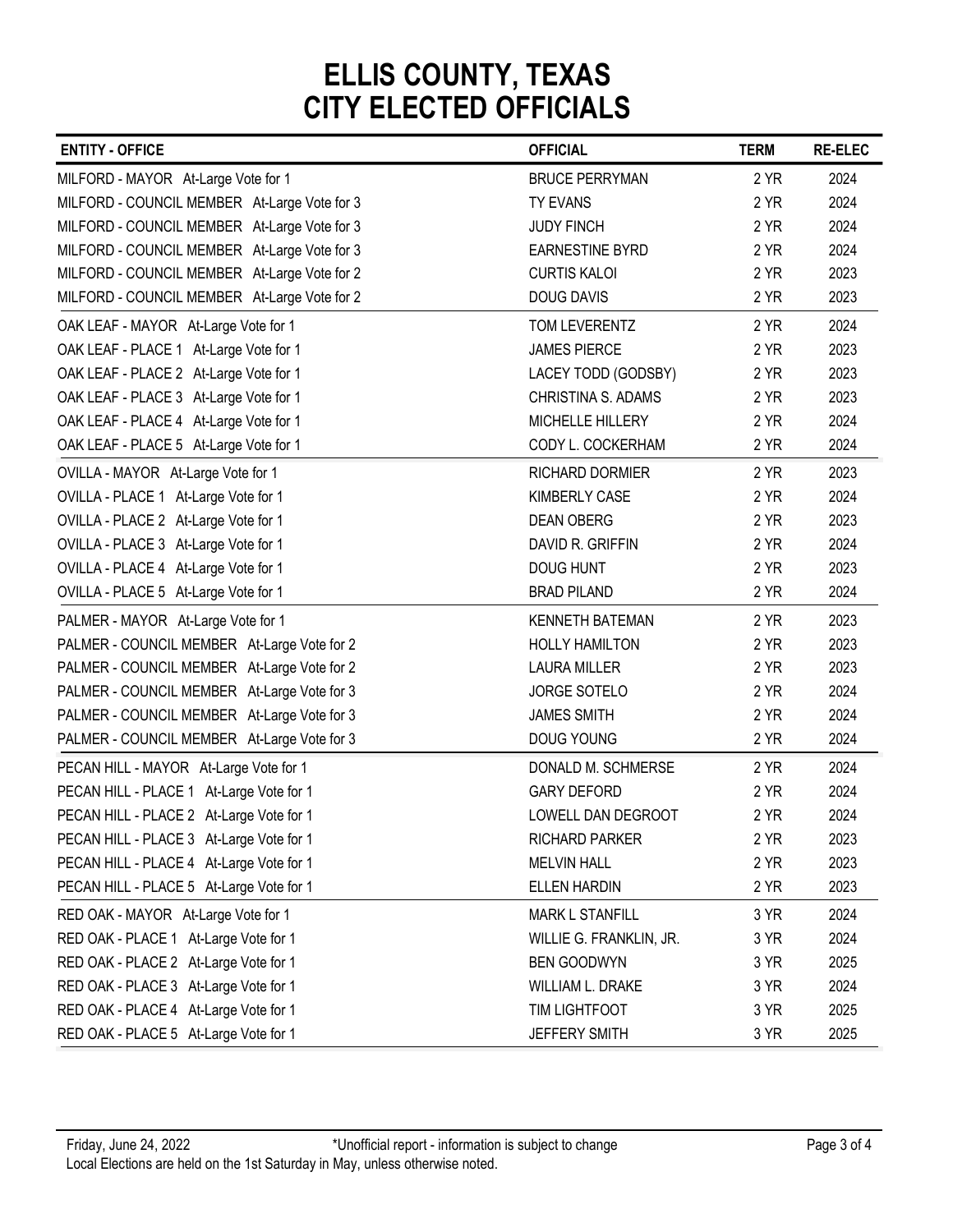|                                                                                      | <b>CITY ELECTED OFFICIALS</b> |             |                |
|--------------------------------------------------------------------------------------|-------------------------------|-------------|----------------|
| <b>ENTITY - OFFICE</b>                                                               | <b>OFFICIAL</b>               | <b>TERM</b> | <b>RE-ELEC</b> |
| VENUS - MAYOR At-Large Vote for 1                                                    | <b>JAMES BURGESS</b>          | 2 YR        | 2023           |
| VENUS - PLACE 1 At-Large Vote for 1                                                  | RITA K. BISHOP                | 2 YR        | 2023           |
| VENUS - PLACE 2 At-Large Vote for 1                                                  | <b>KAYLA SANGUINETTI</b>      | 2 YR        | 2023           |
|                                                                                      |                               | 2 YR        | 2024           |
| VENUS - PLACE 3 At-Large Vote for 1                                                  | <b>JESSICA KUYKENDALL</b>     |             |                |
| VENUS - PLACE 4 At-Large Vote for 1                                                  | <b>GERONIMO HERNANDEZ</b>     | 2 YR        | 2024           |
| VENUS - PLACE 5 At-Large Vote for 1                                                  | DREW WILSON                   | 2 YR        | 2024           |
| WAXAHACHIE - PLACE 1 At-Large Vote for 1                                             | <b>DAVID HILL</b>             | 2 YR        | 2024           |
| WAXAHACHIE - PLACE 2 At-Large Vote for 1                                             | PATRICK SOUTER                | 2 YR        | 2024           |
|                                                                                      | <b>CHRIS WRIGHT</b>           | 2 YR        | 2024           |
| WAXAHACHIE - PLACE 3 At-Large Vote for 1<br>WAXAHACHIE - PLACE 4 At-Large Vote for 1 | <b>BILLIE WALLACE</b>         | 2 YR        | 2023           |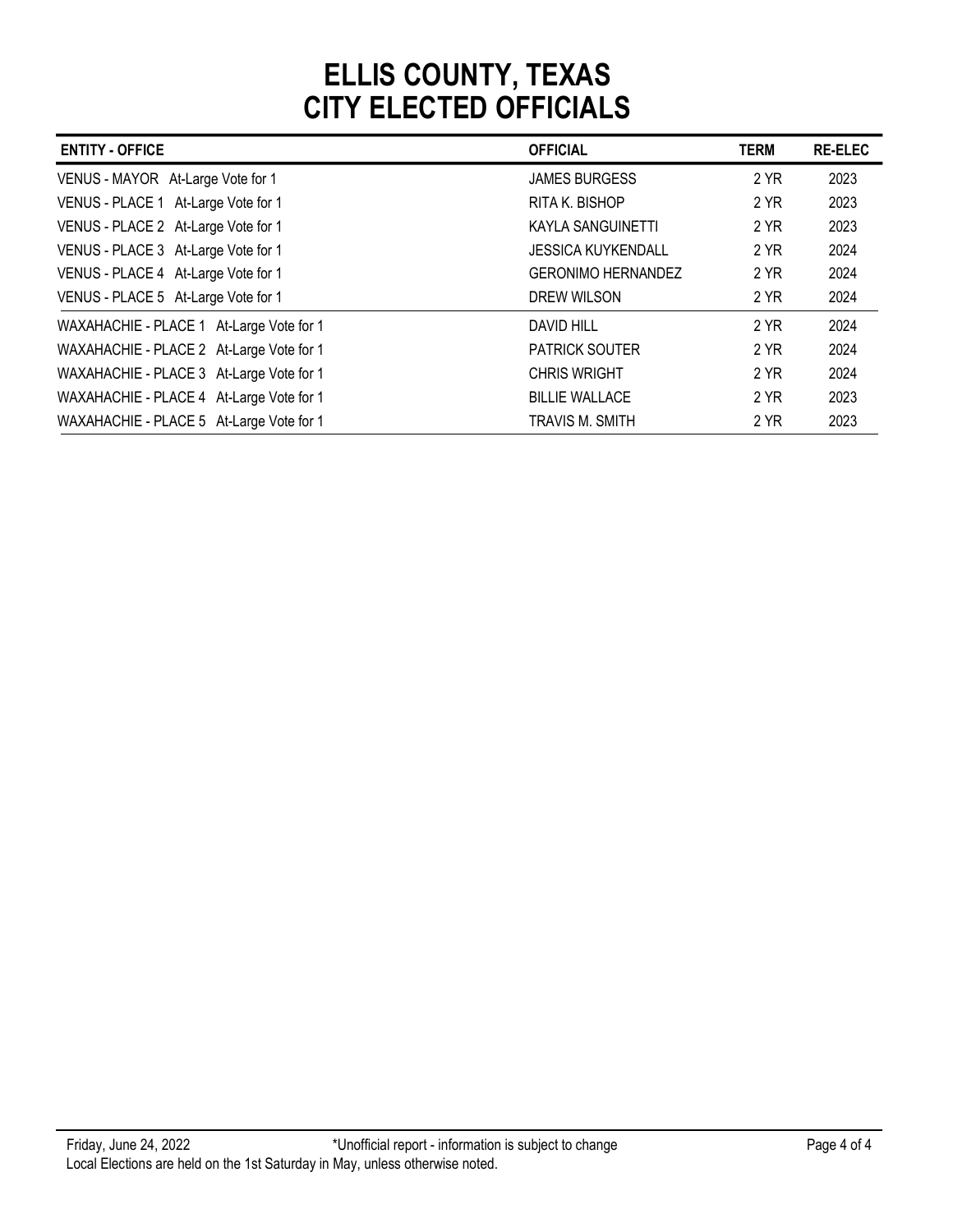| <b>ENTITY - OFFICE</b>                                                             | <b>OFFICIAL</b>                                  | <b>TERM</b>  | <b>RE-ELEC</b> |
|------------------------------------------------------------------------------------|--------------------------------------------------|--------------|----------------|
| .Independent School District                                                       |                                                  |              |                |
| AVALON ISD - TRUSTEE AT-LARGE VOTE FOR 4                                           | <b>TODD BRUNER</b>                               | 4 YR         | Nov 2022       |
| AVALON ISD - TRUSTEE AT-LARGE VOTE FOR 4                                           | <b>SHANE GILL</b>                                | 4 YR         | Nov 2022       |
| AVALON ISD - TRUSTEE AT-LARGE VOTE FOR 4                                           | <b>TIMOTHY CASHION</b>                           | 4 YR         | Nov 2022       |
| AVALON ISD - TRUSTEE AT-LARGE VOTE FOR 4                                           | <b>STACEY WILSON</b>                             | 4 YR         | Nov 2022       |
| AVALON ISD - TRUSTEE AT-LARGE VOTE FOR 3                                           | <b>VICTOR LEDESMA</b>                            | 4 YR         | Nov 2024       |
| AVALON ISD - TRUSTEE AT-LARGE VOTE FOR 3                                           | <b>DAVID ARRIAGA</b>                             | 4 YR         | Nov 2024       |
| AVALON ISD - TRUSTEE AT-LARGE VOTE FOR 3                                           | <b>WENDY RODRIGUEZ</b>                           | 4 YR         | Nov 2024       |
| ENNIS ISD - PLACE 1 AT-LARGE VOTE FOR 1                                            | <b>KELLY MCMANUS</b>                             | 3 YR         | 2023           |
| ENNIS ISD - PLACE 2 AT-LARGE VOTE FOR 1<br>ENNIS ISD - PLACE 3 AT-LARGE VOTE FOR 1 | <b>TOMMY AGUILAR</b><br><b>WALTER BEASLEY</b>    | 3 YR<br>3 YR | 2023<br>2024   |
| ENNIS ISD - PLACE 4 AT-LARGE VOTE FOR 1                                            | <b>JOHN ERISMAN</b>                              | 3 YR         | 2024           |
| ENNIS ISD - PLACE 5 AT-LARGE VOTE FOR 1                                            | <b>BILL CHAPMAN</b>                              | 3 YR         | 2024           |
| ENNIS ISD - PLACE 6 AT-LARGE VOTE FOR 1                                            | <b>JULIE PIERCE</b>                              | 3 YR         | 2025           |
| ENNIS ISD - PLACE 7 AT-LARGE VOTE FOR 1                                            | <b>BRAMLET BEARD</b>                             | 3 YR         | 2025           |
| FERRIS ISD - PLACE 1 AT-LARGE VOTE FOR 1                                           | <b>JUAN BELL</b>                                 | 3 YR         | 2024           |
| FERRIS ISD - PLACE 2 AT-LARGE VOTE FOR 1                                           | <b>RICHARD SASSER</b>                            | 3 YR         | 2024           |
| FERRIS ISD - PLACE 3 AT-LARGE VOTE FOR 1                                           | <b>MIKE MOFFITT</b>                              | 3 YR         | 2024           |
| FERRIS ISD - PLACE 4 AT-LARGE VOTE FOR 1                                           | NANCY JANE SALMON                                | 3 YR         | 2025           |
| FERRIS ISD - PLACE 5 AT-LARGE VOTE FOR 1                                           | <b>NICKY L HAMM</b>                              | 3 YR         | 2025           |
| FERRIS ISD - PLACE 6 AT-LARGE VOTE FOR 1                                           | RICARDO RODRIGUEZ                                | 3 YR         | 2023           |
| FERRIS ISD - PLACE 7 AT-LARGE VOTE FOR 1                                           | LEE LONGINO                                      | 3 YR         | 2023           |
| FROST ISD - TRUSTEE AT-LARGE VOTE FOR 2                                            | DANA "MOOSE" WILLIAMS                            | 3 YR         | 2024           |
| FROST ISD - TRUSTEE AT-LARGE VOTE FOR 2                                            | <b>BRYAN ANDERSON</b>                            | 3 YR         | 2024           |
| FROST ISD - TRUSTEE AT-LARGE VOTE FOR 2                                            | <b>JASON CURL</b>                                | 3 YR         | 2025           |
| FROST ISD - TRUSTEE AT-LARGE VOTE FOR 2                                            | <b>RYAN KING</b>                                 | 3 YR         | 2025           |
| FROST ISD - TRUSTEE AT-LARGE VOTE FOR 3                                            | <b>BOBBETTE BUTLER</b>                           | 3 YR         | 2023           |
| FROST ISD - TRUSTEE AT-LARGE VOTE FOR 3                                            | JEREMY WOODS                                     | 3 YR         | 2023           |
| FROST ISD - TRUSTEE AT-LARGE VOTE FOR 3                                            | MICHAEL WELBORN                                  | 3 YR         | 2023           |
| ITALY ISD - TRUSTEE AT-LARGE VOTE FOR 2                                            | KYLE HOLLEY                                      | 3 YR         | 2023           |
| ITALY ISD - TRUSTEE AT-LARGE VOTE FOR 2                                            | TESSA C. SOUTH                                   | 3 YR         | 2023           |
| ITALY ISD - TRUSTEE AT-LARGE VOTE FOR 3                                            | <b>ASHTON RUSS</b>                               | 3 YR         | 2025           |
| ITALY ISD - TRUSTEE AT-LARGE VOTE FOR 3                                            | <b>SHAWN HOLDEN</b>                              | 3 YR         | 2025           |
| ITALY ISD - TRUSTEE AT-LARGE VOTE FOR 3                                            | ALLEN RICHARDS                                   | 3 YR         | 2025           |
|                                                                                    |                                                  |              |                |
|                                                                                    |                                                  |              |                |
| ITALY ISD - TRUSTEE AT-LARGE VOTE FOR 2<br>ITALY ISD - TRUSTEE AT-LARGE VOTE FOR 2 | DENNIS PERKINS, JR.<br><b>CORTNEY OWEN JANEK</b> | 3 YR<br>3 YR | 2024<br>2024   |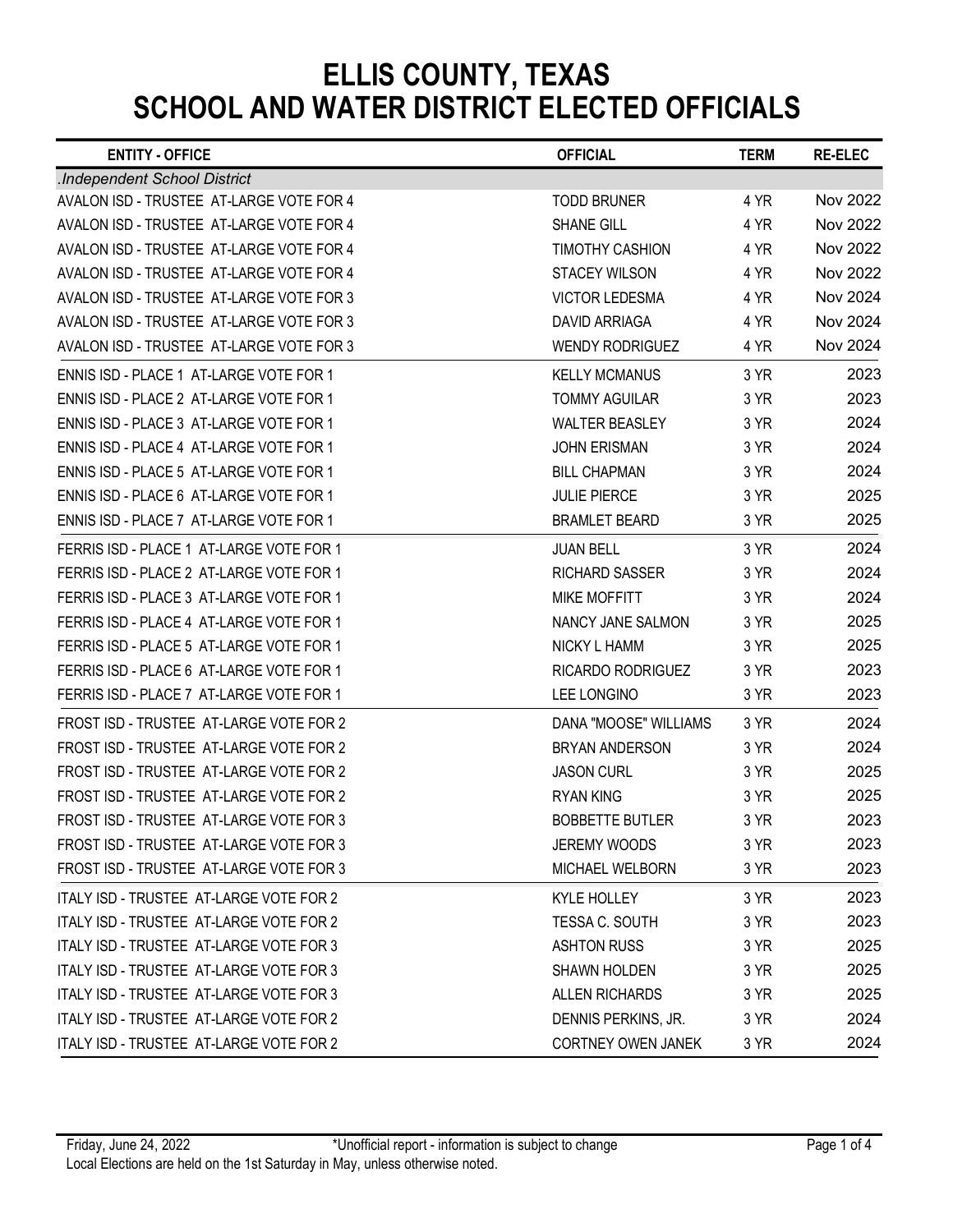| <b>ENTITY - OFFICE</b>                       | <b>OFFICIAL</b>         | <b>TERM</b> | <b>RE-ELEC</b> |
|----------------------------------------------|-------------------------|-------------|----------------|
| MAYPEARL ISD - TRUSTEE AT-LARGE VOTE FOR 3   | <b>HEATH DANIEL</b>     | 3 YR        | 2024           |
| MAYPEARL ISD - TRUSTEE AT-LARGE VOTE FOR 3   | <b>TRICIA IKARD</b>     | 3 YR        | 2024           |
| MAYPEARL ISD - TRUSTEE AT-LARGE VOTE FOR 3   | <b>ALLAN WILSON</b>     | 3 YR        | 2024           |
| MAYPEARL ISD - TRUSTEE AT-LARGE VOTE FOR 2   | <b>JUSTIN STINSON</b>   | 3 YR        | 2025           |
| MAYPEARL ISD - TRUSTEE AT-LARGE VOTE FOR 2   | <b>JAMES EUBANK</b>     | 3 YR        | 2025           |
| MAYPEARL ISD - TRUSTEE AT-LARGE VOTE FOR 2   | <b>TED CARPENTER</b>    | 3 YR        | 2023           |
| MAYPEARL ISD - TRUSTEE AT-LARGE VOTE FOR 2   | <b>LESLEY AUSTIN</b>    | 3 YR        | 2023           |
| MIDLOTHIAN ISD - PLACE 1 AT-LARGE VOTE FOR 1 | <b>RICHARD PENA</b>     | 3 YR        | 2024           |
| MIDLOTHIAN ISD - PLACE 2 AT-LARGE VOTE FOR 1 | GARY VINEYARD, JR.      | 3 YR        | 2024           |
| MIDLOTHIAN ISD - PLACE 3 AT-LARGE VOTE FOR 1 | EDUARDO GONZALEZ        | 3 YR        | 2024           |
| MIDLOTHIAN ISD - PLACE 4 AT-LARGE VOTE FOR 1 | <b>MIKE PILLOW</b>      | 3 YR        | 2025           |
| MIDLOTHIAN ISD - PLACE 5 AT-LARGE VOTE FOR 1 | <b>JESSICA WARD</b>     | 3 YR        | 2025           |
| MIDLOTHIAN ISD - PLACE 6 AT-LARGE VOTE FOR 1 | <b>TAMI TOBEY</b>       | 3 YR        | 2023           |
| MIDLOTHIAN ISD - PLACE 7 AT-LARGE VOTE FOR 1 | HOLLY TEAGUE, APPOINTED | 3 YR        | 2023           |
| MILFORD ISD - TRUSTEE AT-LARGE VOTE FOR 3    | <b>CARLOS PHOENIX</b>   | 3 YR        | 2024           |
| MILFORD ISD - TRUSTEE AT-LARGE VOTE FOR 3    | <b>KAREN POWELL</b>     | 3 YR        | 2024           |
| MILFORD ISD - TRUSTEE AT-LARGE VOTE FOR 3    | SWISH WASHINGTON        | 3 YR        | 2024           |
| MILFORD ISD - TRUSTEE AT-LARGE VOTE FOR 2    | KIMBERLY COOK           | 3 YR        | 2025           |
| MILFORD ISD - TRUSTEE AT-LARGE VOTE FOR 2    | RONNY R. CRUMPTON       | 3 YR        | 2025           |
| MILFORD ISD - TRUSTEE AT-LARGE VOTE FOR 2    | JANICE WADLEY           | 3 YR        | 2023           |
| MILFORD ISD - TRUSTEE AT-LARGE VOTE FOR 2    | <b>MELVA WALLACE</b>    | 3 YR        | 2023           |
| PALMER ISD - TRUSTEE AT-LARGE VOTE FOR 3     | KELLEY WARD CRUZAN      | 3 YR        | 2024           |
| PALMER ISD - TRUSTEE AT-LARGE VOTE FOR 3     | DANIEL MCDONALD         | 3 YR        | 2024           |
| PALMER ISD - TRUSTEE AT-LARGE VOTE FOR 3     | STUART MADDOX           | 3 YR        | 2024           |
| PALMER ISD - TRUSTEE AT-LARGE VOTE FOR 2     | <b>GARY BARNES</b>      | 3 YR        | 2025           |
| PALMER ISD - TRUSTEE AT-LARGE VOTE FOR 2     | <b>JEREMY ROBINSON</b>  | 3 YR        | 2025           |
| PALMER ISD - TRUSTEE AT-LARGE VOTE FOR 2     | <b>CHRISTEN VICK</b>    | 3 YR        | 2023           |
| PALMER ISD - TRUSTEE AT-LARGE VOTE FOR 2     | <b>JEFFERY GREENLEE</b> | 3 YR        | 2023           |
| RED OAK ISD - PLACE 1 AT-LARGE VOTE FOR 1    | <b>DONNA KNIGHT</b>     | 3 YR        | 2025           |
| RED OAK ISD - PLACE 2 AT-LARGE VOTE FOR 1    | <b>BRIAN SEBRING</b>    | 3 YR        | 2025           |
| RED OAK ISD - PLACE 3 AT-LARGE VOTE FOR 1    | JOHN ANDERSON           | 3 YR        | 2023           |
| RED OAK ISD - PLACE 4 AT-LARGE VOTE FOR 1    | <b>JOHNNY KNIGHT</b>    | 3 YR        | 2023           |
| RED OAK ISD - PLACE 5 AT-LARGE VOTE FOR 1    | PENNY STORY             | 3 YR        | 2023           |
| RED OAK ISD - PLACE 6 AT-LARGE VOTE FOR 1    | <b>MICHELLE PORTER</b>  | 3 YR        | 2024           |
| RED OAK ISD - PLACE 7 AT-LARGE VOTE FOR 1    | <b>MELANIE PETERSEN</b> | 3 YR        | 2024           |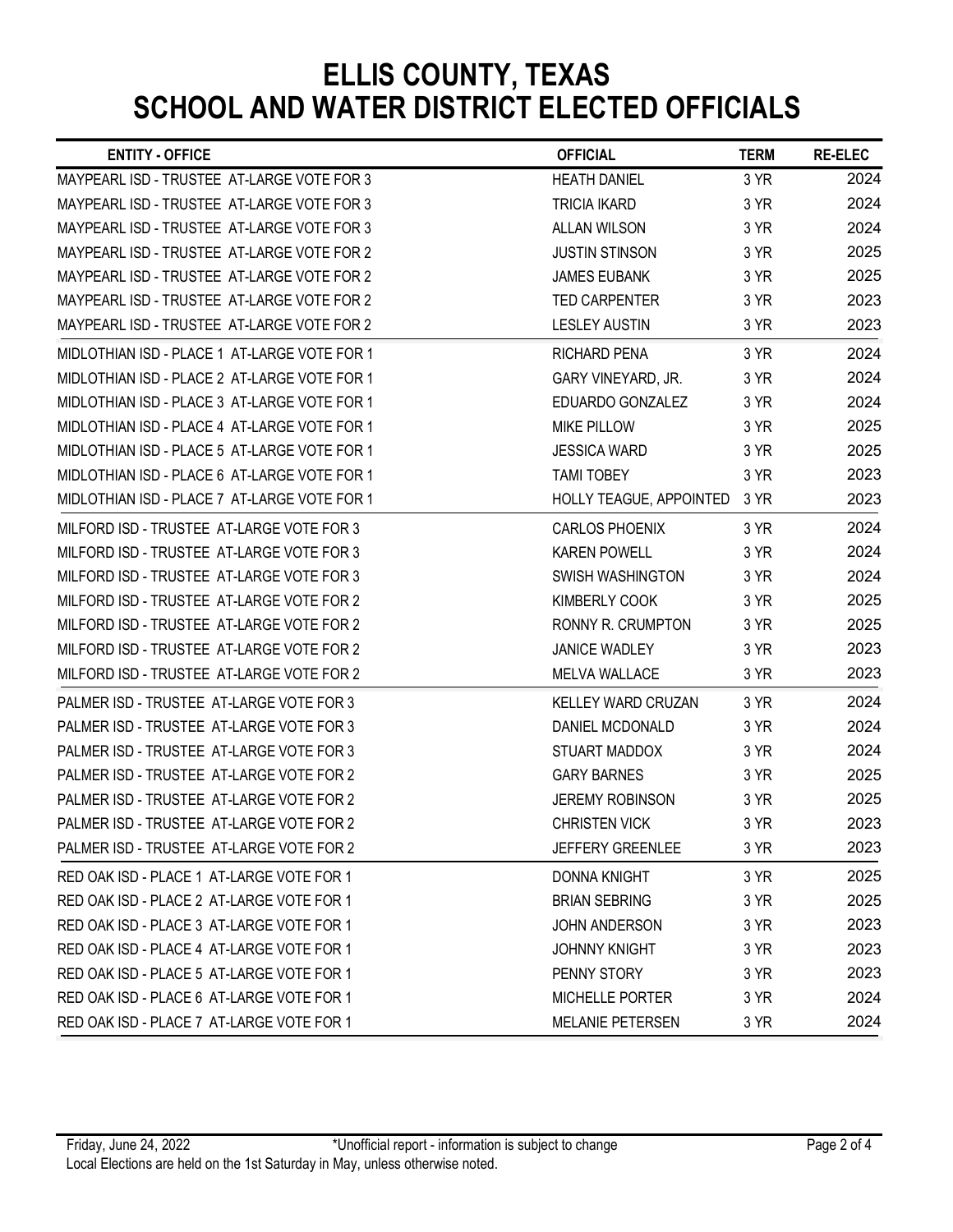| <b>ENTITY - OFFICE</b>                                                                                                   | <b>OFFICIAL</b>                      | <b>TERM</b>  | <b>RE-ELEC</b>           |
|--------------------------------------------------------------------------------------------------------------------------|--------------------------------------|--------------|--------------------------|
| WAXAHACHIE ISD - PLACE 1 VOTE FOR 1                                                                                      | JUDD MCCUTCHEN                       | 3 YR         | 2023                     |
| WAXAHACHIE ISD - PLACE 2 VOTE FOR 1                                                                                      | <b>CLAY SCHOOLFIELD</b>              | 3 YR         | 2023                     |
| WAXAHACHIE ISD - PLACE 3 VOTE FOR 1                                                                                      | <b>KIM KRIEGEL</b>                   | 3 YR         | 2024                     |
| WAXAHACHIE ISD - PLACE 4 VOTE FOR 1                                                                                      | JOHN W RODGERS                       | 3 YR         | 2024                     |
| WAXAHACHIE ISD - PLACE 5 VOTE FOR 1                                                                                      | <b>MELISSA STARNATER</b>             | 3 YR         | 2024                     |
| WAXAHACHIE ISD - PLACE 6 VOTE FOR 1                                                                                      | <b>DUSTY AUTREY</b>                  | 3 YR         | 2025                     |
| WAXAHACHIE ISD - PLACE 7 VOTE FOR 1                                                                                      | <b>DEBBIE TIMMERMANN</b>             | 3 YR         | 2025                     |
| <b>Water/Utility District</b><br>JOHNSON COUNTY SPECIAL UTILITY DISTRICT - DIRECTOR AT-LARGE                             | RONNIE NICHOLS                       | 3 YR         | Feb 2025                 |
| JOHNSON COUNTY SPECIAL UTILITY DISTRICT - DIRECTOR AT-LARGE                                                              | <b>MIKE BOWLES</b>                   | 3 YR         | Feb 2025                 |
| JOHNSON COUNTY SPECIAL UTILITY DISTRICT - DIRECTOR AT-LARGE                                                              | <b>GENE PETROSS</b>                  | 3 YR         | Feb 2025                 |
| JOHNSON COUNTY SPECIAL UTILITY DISTRICT - DIRECTOR AT-LARGE                                                              | <b>GARY GIESEN</b>                   | 3 YR         | Feb 2024                 |
| JOHNSON COUNTY SPECIAL UTILITY DISTRICT - DIRECTOR AT-LARGE                                                              | <b>ERIC BAZE</b>                     | 3 YR         | Feb 2024                 |
| JOHNSON COUNTY SPECIAL UTILITY DISTRICT - DIRECTOR AT-LARGE                                                              | <b>HARRY SHAFFER</b>                 | 3 YR         | Feb 2023                 |
| JOHNSON COUNTY SPECIAL UTILITY DISTRICT - DIRECTOR AT-LARGE                                                              | <b>GLEN WALDEN</b>                   | 3 YR         | Feb 2023                 |
| BUENA VISTA-BETHEL SUD - BOARD MEMBER AT-LARGE VOTE FOR 1                                                                | PRESTON HALL                         | 3 YR         | Nov 2023                 |
| BUENA VISTA-BETHEL SUD - BOARD MEMBER AT-LARGE VOTE FOR 2                                                                | <b>GERALD KUJAWA</b>                 | 3 YR         | Nov 2024                 |
| BUENA VISTA-BETHEL SUD - BOARD MEMBER AT-LARGE VOTE FOR 2                                                                | JEFF WARD                            | 3 YR         | Nov 2024                 |
| BUENA VISTA-BETHEL SUD - BOARD MEMBER AT-LARGE VOTE FOR 2                                                                | DON WALKER                           | 3 YR         | Nov 2022                 |
| BUENA VISTA-BETHEL SUD - BOARD MEMBER AT-LARGE VOTE FOR 2                                                                | ALAN CLEAVER                         | 3 YR         | Nov 2022                 |
| FRESH WATER SUPPLY DIST 1 - SUPERVISOR AT-LARGE VOTE FOR 2                                                               | <b>VACANT</b>                        | 4 YR         | 2026                     |
| FRESH WATER SUPPLY DIST 1 - SUPERVISOR AT-LARGE VOTE FOR 2                                                               | <b>ANDREW HENK</b>                   | 4 YR         | 2026                     |
| FRESH WATER SUPPLY DIST 1 - SUPERVISOR AT-LARGE VOTE FOR 3                                                               | DOUG WILDER                          | 4 YR         | 2024                     |
| FRESH WATER SUPPLY DIST 1 - SUPERVISOR AT-LARGE VOTE FOR 3<br>FRESH WATER SUPPLY DIST 1 - SUPERVISOR AT-LARGE VOTE FOR 3 | <b>BLAKE EZELL</b>                   | 4 YR         | 2024<br>2024             |
|                                                                                                                          | WARD EASTMAN, APPOINTED 4 YR         |              |                          |
| MOUNTAIN PEAK SUD - BOARD MEMBER AT-LARGE VOTE FOR 2<br>MOUNTAIN PEAK SUD - BOARD MEMBER AT-LARGE VOTE FOR 2             | <b>KENNETH M. CULL</b><br>DALE KNOTT | 3 YR<br>3 YR | April 2023<br>April 2023 |
| MOUNTAIN PEAK SUD - BOARD MEMBER AT-LARGE VOTE FOR 2                                                                     | <b>DOUGLAS R. CLARK</b>              | 3 YR         | April 2024               |
| MOUNTAIN PEAK SUD - BOARD MEMBER AT-LARGE VOTE FOR 2                                                                     | DONNA C. MULLINS                     | 3 YR         | April 2024               |
|                                                                                                                          | CLYDE T. BRYANT                      | 3 YR         | April 2025               |
|                                                                                                                          |                                      |              |                          |
| MOUNTAIN PEAK SUD - BOARD MEMBER AT-LARGE VOTE FOR 3<br>MOUNTAIN PEAK SUD - BOARD MEMBER AT-LARGE VOTE FOR 3             | ANN MAJOR                            | 3 YR         | April 2025               |